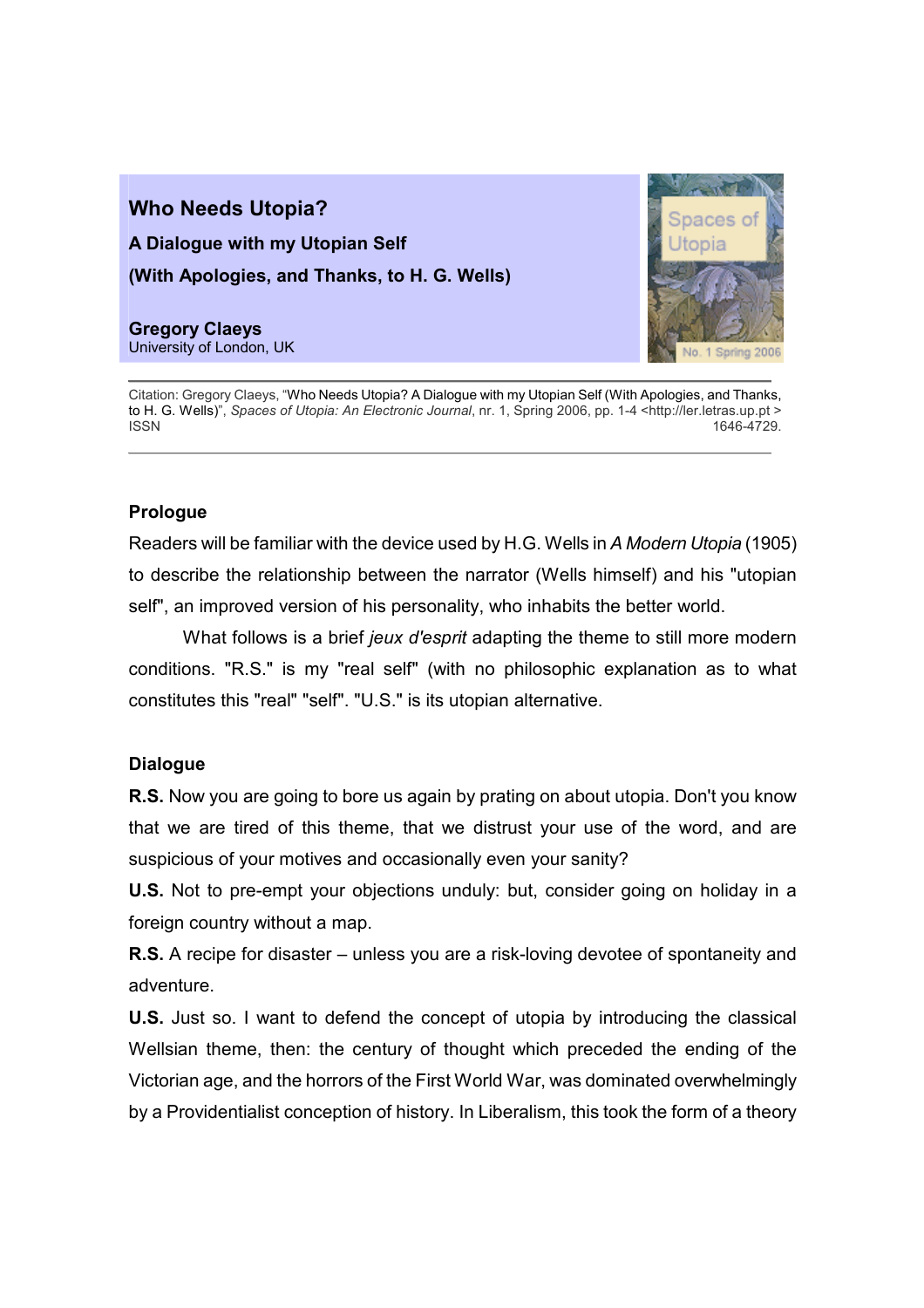of progress by which it was assumed that things were getting steadily better through science and technological invention, and the gradual "civilisation" of the world. But even in Marxism, the presumption existed that history could be trusted – once it had been correctly interpreted – to "deliver the goods" – that the proletariat, in particular, would create the new world out of the ashes of the old, without the need for a careful assessment of what was required and how it was to be achieved.

R.S. Just what this has to do with me is uncertain.

U.S. Let me explain. The Liberal conception of progress, undefeated by socialism, continued to dominate modern thought in the fifty years after Wells's death. It was usually couched in terms of "growth", which meant an expansion of consumption, production, and demand. By the end of the twentieth century, spurred in particular by the extraordinary consumption of the United States, this had resulted in nearly as much consumption of the earth's resources – one third – as had been consumed in the preceding ten thousand years of human history. And now two-thirds, approximately, have been consumed. You know about global warming?

R.S. Obviously; but how does it relate to "utopia"? Surely a realistic assessment of our plight is what is called for? And in any case, persuade me that we are not too selfish, stupid and greedy to abstain from the course of conduct we have adopted. We love consumption far too much ever to part from it.

U.S. I return to my mentor. The great Wellsian theme – the greatest of modern themes for Wells – was that of world government. Wells believed that the problems of the world were global in nature, hence that a solution must be global in nature. Wells had some insight into the potential for ecological debacle, but not that which we do. We can be relatively certain that we are destroying the planet. And as certain that a global solution, commencing but very tenderly with the Kyoto agreement, implies a degree of collective control and responsibility far beyond what we have previously envisioned.

R.S. Surely you don't mean the United Nations? What use is it?

U.S. It deserves our full support, and an extension of its powers and scope of responsibility.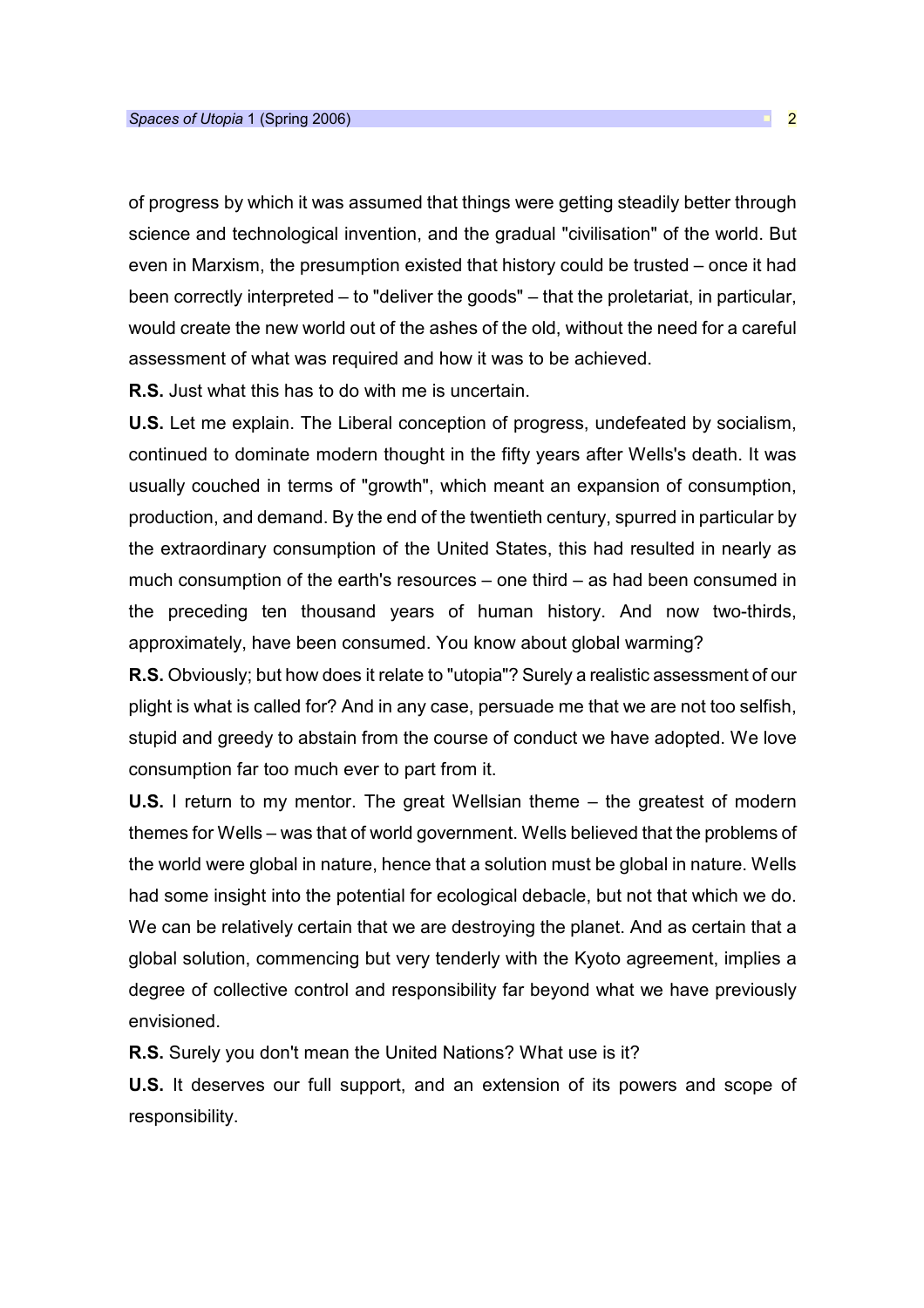R.S. Not if the United States has anything to do with it.

U.S. We need to animate all nations both with a sense of our global plight, and of the duty of those who possess such awareness to act immediately and directly to support such measures as are likely to minimise the damage we are doing to the environment. R.S. I return to my objection: who wants to give up their BMW's? Have I made the point clear enough?

U.S. The riposte is that an example must be set. If SUV's are selling well and increasing fuel consumption, governments need to point this out. And then tax them more heavily. And increase spending on public transportation. And tax consumption more heavily. This is the essence of any sane "green" politics. But it does require leadership – Wells's greatest worry.

R.S. At least you're not prating on about "utopia".

U.S. The first stage of the very modern utopia is the avoidance of dystopia. If we are able to collaborate in avoiding ecological catastrophe, we may see the merits of collaborating further in the cause of world peace. And the spectre of ecological catastrophe implies an extended collision of many powers in competition over scarce resources like water and agricultural land.

R.S. Then what we really need is rearmament.

U.S. You are really a closet supporter of Mr. Bush, aren't you?

R.S. No, I am only extending the logic of your own argument. And remember, I am you anyway.

U.S. You are my worse self, not my better self. That much you should remember. You are a part of me, but even you are capable of a more sane course of action, if you can be persuaded of the consequences of your current course.

R.S. You're going to tell me we're all in the same boat.

U.S. You guessed it: we will sink or swim together.

R.S. And utopia is the shore we will swim towards?

U.S. Not perhaps Crusoe's distant island of palm trees and verdant nature: but a land where life can continue for the entire species. A land where survival is possible: the alternative is too bleak to contemplate.